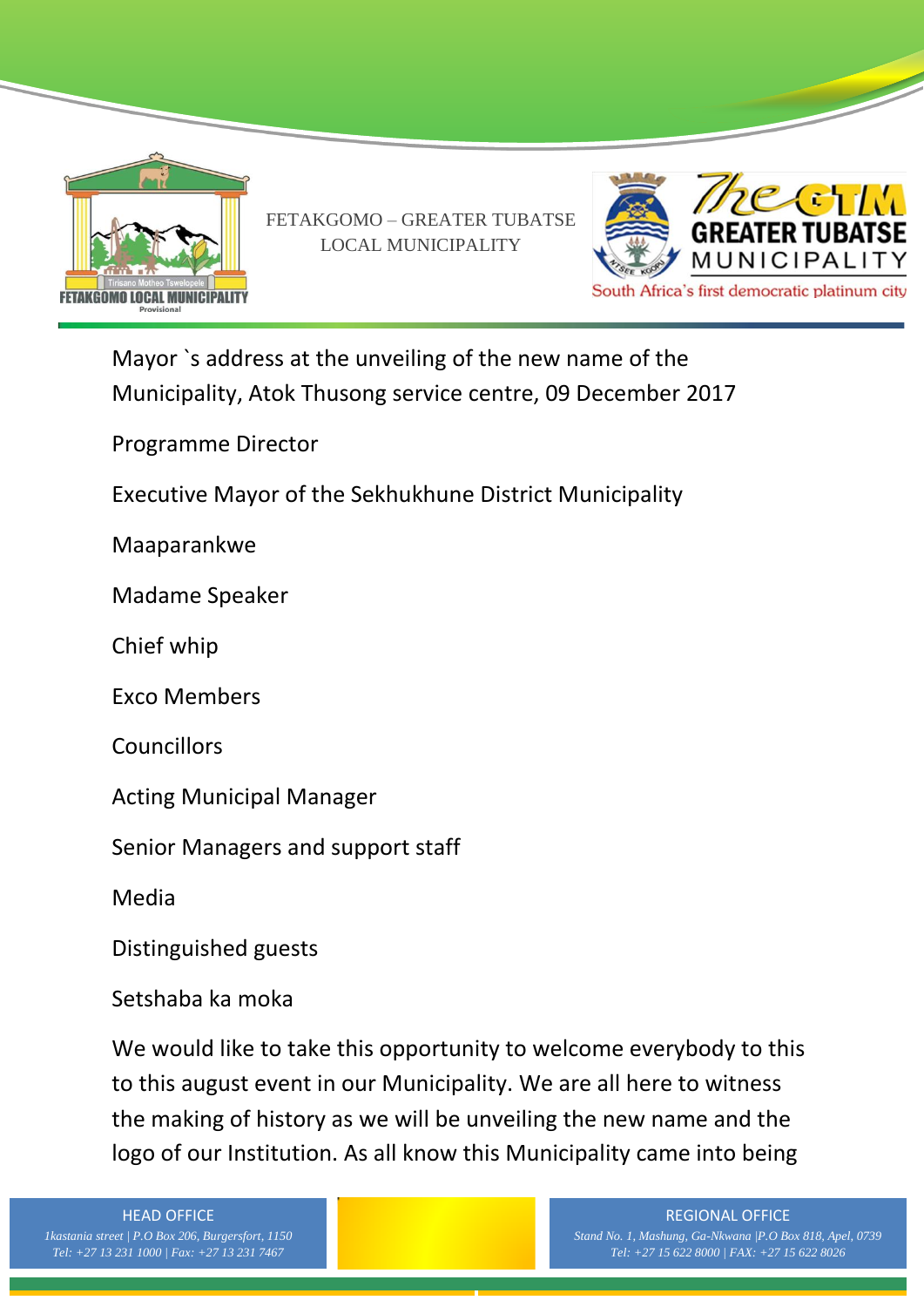after the 3<sup>rd</sup> August 2016 Local government elections that ushered in the Fourth Council since the establishment of Municipalities in 2000. The former Fetakgomo and Greater Tubatse Municipalities were disestablished to form a new entity LIM 476. This has created confusion amongst the communities and stakeholders who could not identify with the name LIM 476 and continue to use the old names. Council had to provisionally use the name Fetakgomo Greater Tubatse Municipality as the identity of the institution.

This necessitated Council to establish the Local Geographic name change committee with a sole mandate of driving a process to solicit a new name for the Municipality. It was important for the committee to be established as the Municipality could not continue having many identities even after amalgamation. To speed up the process, the MEC of Coghsta directed the Executive Mayor to lead the process and a Technical Task team was established to monitor the work of the Adhoc committee.

The Committee began its working and in May 2017 a programme of public participation was embarked upon to engage all stakeholders on the naming of the Municipality. We would like to take this opportunity to thank King Thulare Victor Thulare III and Kgoshikgolo KK Sekhukhune and their Councils for embracing the idea and gave us the blessings to consult with the communities as all know that our Municipality is rural and our constituencies are the subjects of the traditional authorities.

The Municipality was divided into clusters where all Executive Committee members, the Speaker and Chief whip took the lead when communities were consulted. The process was robust and emotional as communities raised issues around the amalgamation of the two Municipalities. We are happy to report that engagements

# HEAD OFFICE

*1kastania street | P.O Box 206, Burgersfort, 1150*

#### REGIONAL OFFICE *Stand No. 1, Mashung, Ga-Nkwana |P.O Box 818, Apel, 0739 Tel: +27 15 622 8000 | FAX: +27 15 622 8026*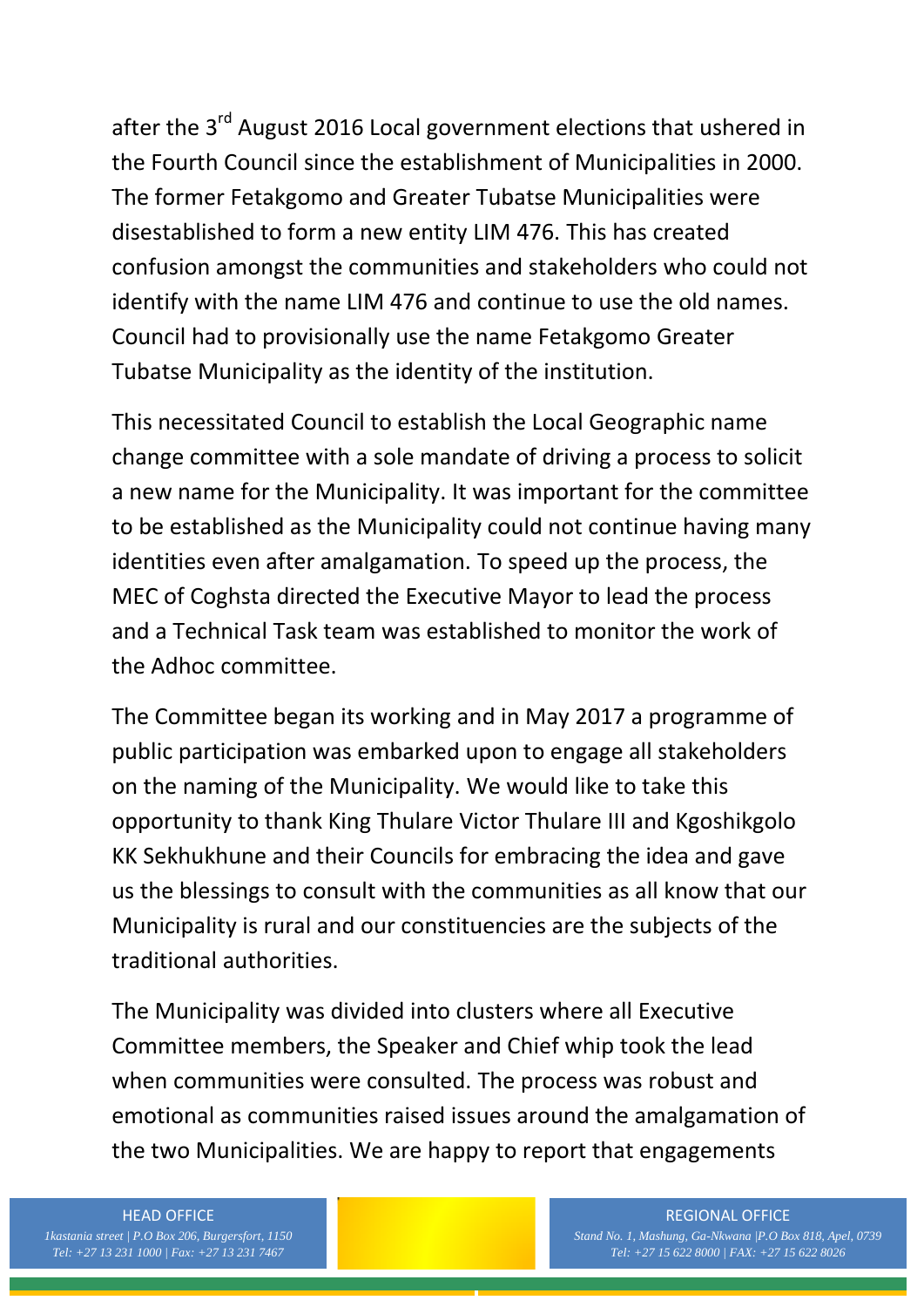were held with affected stakeholders to clarify things especially in the former Fetakgomo area and we were able to reach an understanding.

We would to report that during the public participation stages more than 40 names were suggested as guided by the Act and we are happy that all the events went well without any form of disturbance. We must applaud the work that was done by the Adhoc committee to authenticate the submissions made by the communities until the process was subjected to Council. We must also mention that the work of the Adhoc committee was complimented by the presence of the Provincial Geographic names committee which gave credibility to the whole process.

Names were submitted to Council and a recommendation was made to the MEC of Coghsta to publish the proposed name in the Provincial Gazette for comments, objections or inputs on the suggested name. A Provincial Gazette was issued where all parties were given a period of 30 days to make comments. We are happy to announce that no objections were received on the name that was recommended by Council.

On the same breath an administrative process was initiated to design a new logo to be used with the name of the Municipality. We cannot continue to use two logo with the new name hence there is a need of a new logo that represents the diversity, culture and the history of our Municipality. In the last Council meeting held on the 29<sup>th</sup> November 2017 a new logo was approved and it will be also be unveiled with the new name today. We also like to report that another Provincial Gazette has been published authorising the Municipality to use the new name as gazetted.

# HEAD OFFICE

*1kastania street | P.O Box 206, Burgersfort, 1150*

#### REGIONAL OFFICE *Stand No. 1, Mashung, Ga-Nkwana |P.O Box 818, Apel, 0739 Tel: +27 15 622 8000 | FAX: +27 15 622 8026*